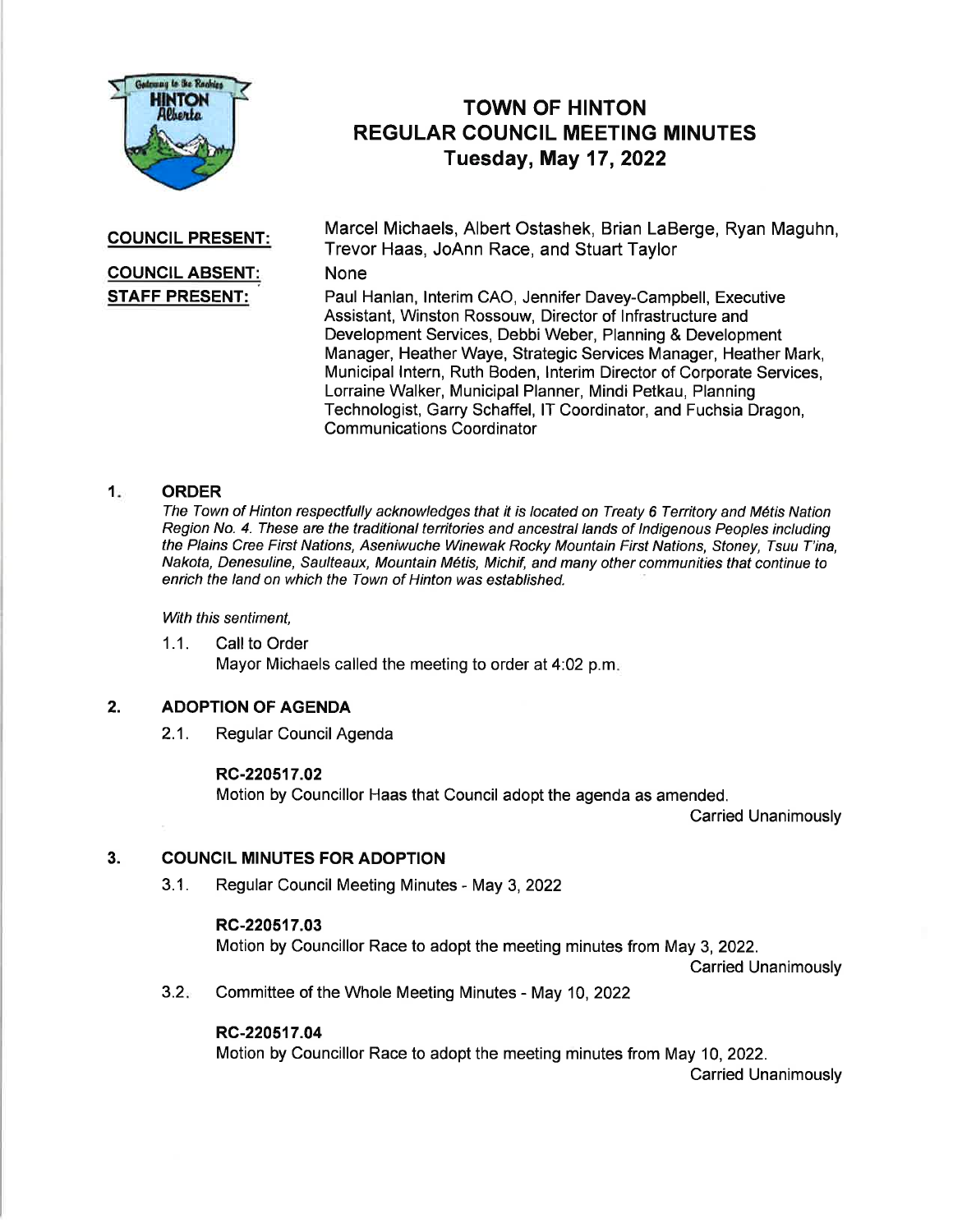3.3. Special Council Meeting Minutes - May 10,2022

## RC-220517.05

Motion by Councillor Race to adopt the meeting minutes from May 10, 2022.

Carried Unanimously

#### 4. CITIZENS ''MINUTE WITH COUNCIL"

4.1. Mr. Bernie Kreiner, Vice Chairman of the Pathway to the Park (West Yellowhead Trail Society) requesting Council to authorise the release of the allocated funds to proceed with planning and design and working through the next steps of this project.

#### 5. DELEGATIONS AND PRESENTATIONS

5.1. Royal Canadian Legion - Municipal Taxes

Ms. Beryl Whitney from the Royal Canadian Legion spoke with regards to the Legion's involvement in the community with the request to receive an exemption for annual taxes.

## RC-220517.06

Motion by Councillor Taylor to direct Administration to bring back a report to a Committee of the Whole Meeting prior to the third  $(3<sup>rd</sup>)$  quarter of 2022 with regards to the Royal Canadian Legion Municipal Taxes.

Carried Unanimously

 $5.2.$ Curtis Anderson - Bylaw No. 1162

> Mr. Anderson read his submission letter with regards to Short Term Rental Bylaw No.1162.

#### ACTION ITEMS 6

6.1. Short Term Rental Bylaw No. 1162 - Second Reading

## RC-220517.07

Motion by Councillor Taylor that Bylaw No. 1126 Business License Bylaw to reflect an annual Business License fee of \$160.00 for principal resident host operators.

> DEFEATED.3-4 (ln Favour: Councillor Maguhn, Councillor Race, and Councillor Taylor). (Opposed: Councillor Ostashek, Councillor LaBerge, Mayor Michaels, and Councillor Haas).

## RC-220517.08

Motion by Councillor Maguhn that Bylaw No. 1 126 Business License Bylaw to reflect an annual Business License fee of 350.00 for principal resident host operators.

DEFEATED. 3-4

(ln Favour. Councillor Maguhn, Councillor LaBerge, and Councillor Race). (Opposed: Councillor Ostashek, Mayor Michaels, Councillor Haas, and Councillor Taylor).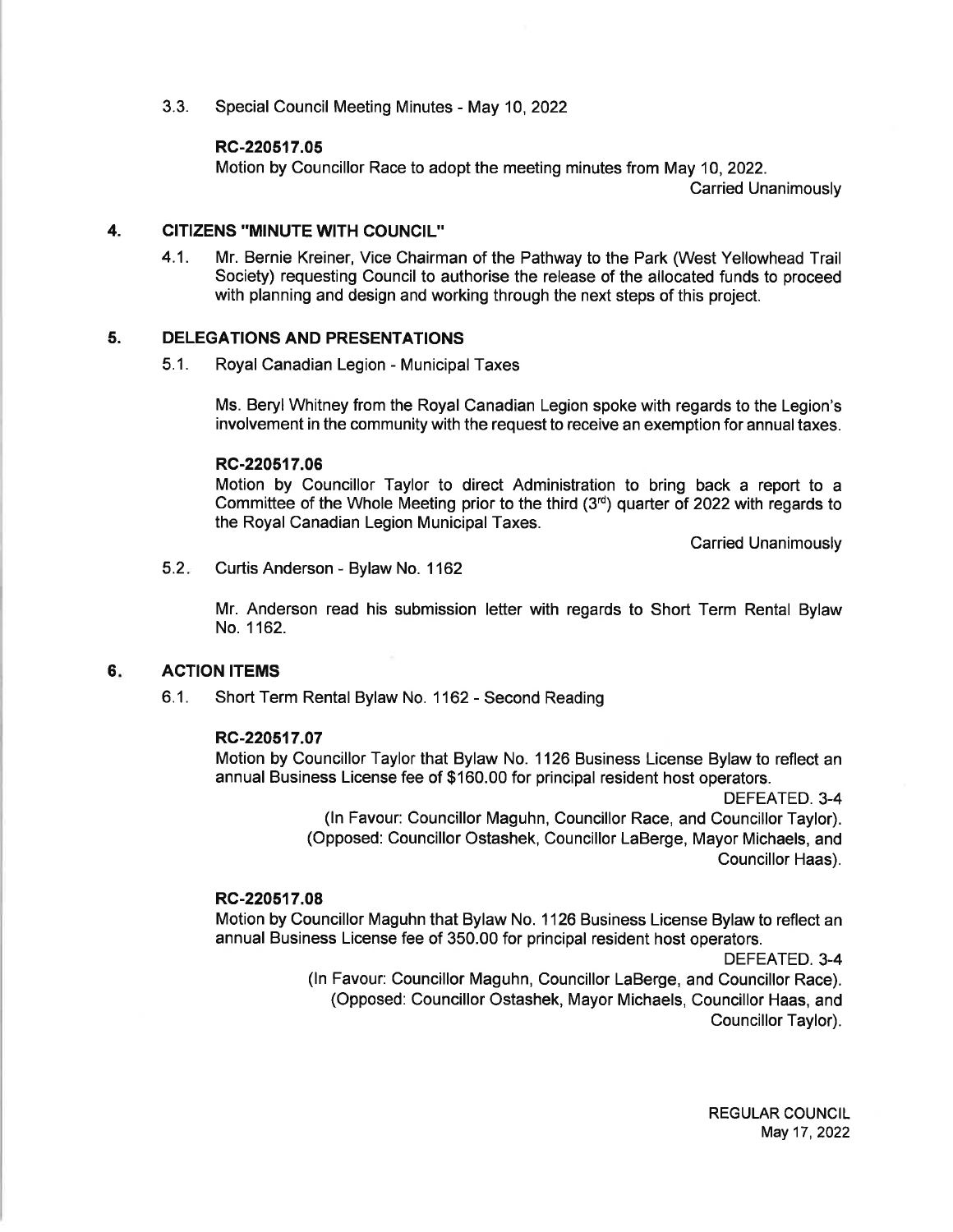## RC-220517.09

Motion by Councillor Ostashek that Bylaw No. 1126 Business License Bylaw to reflect an annual Business License fee of \$500.00 for principal resident host operators.

Carried 5-2 (ln Favour: Councillor Ostashek, Councillor LaBerge, Mayor Michaels, Councillor Haas, and Councillor Race). (Opposed: Councillor Maguhn and Councillor Taylor).

## RC-220517.10

Motion by Councillor Ostashek that Council give Short-Term Rentals Bylaw No. 1162 Second Reading as amended and schedule Third Reading to the Regular Council Meeting on June 21, 2022.

carried 5-2

(ln Favour: Councillor Ostashek, Councillor LaBerge, Mayor Michaels, Councillor Haas, and Councillor Race). (Opposed: Councillor Maguhn and Councillor Taylor).

A short break was called at 5:45 p.m. and the meeting resumed at 5:57 p.m

 $6.2.$ Bylaw No. 1171 to Authorize the Rates of Taxation to be levied against Assessable Property within the Town of Hinton for the 2022 faxation Year and Supplementary Bylaw No. 1172

## RC-220517.11

Motion by Councillor Maguhn that Council give First Reading of Bylaw No.  $1171 - A$ Bylaw to Authorize the Rates of Taxation to be Levied Against Assessable Property Within the Town of Hinton for the 2022 Taxation Year as presented.

Carried Unanimously

## RC-220517.12

Motion by Councillor Haas that Council give Second Reading of Bylaw No. 1171 - A Bylaw to Authorize the Rates of Taxation to be Levied Against Assessable Property Within the Town of Hinton for the 2022 Taxation Year as presented.

Carried Unanimously

## RC-220517.13

Motion by Councillor LaBerge that Council give unanimous consent for Third Reading of Bylaw No. 1171 - A Bylaw to Authorize the Rates of Taxation to be Levied Against Assessable Property Within the Town of Hinton for the 2022 Taxation Year as presented.

Carried Unanimously

## RC-220517.14

Motion by Councillor Haas that Council give Third Reading of Bylaw No. 1171 - A Bylaw to Authorize the Rates of Taxation to be Levied Against Assessable Property Within the Town of Hinton for the 2022 Taxation Year as presented.

Carried Unanimously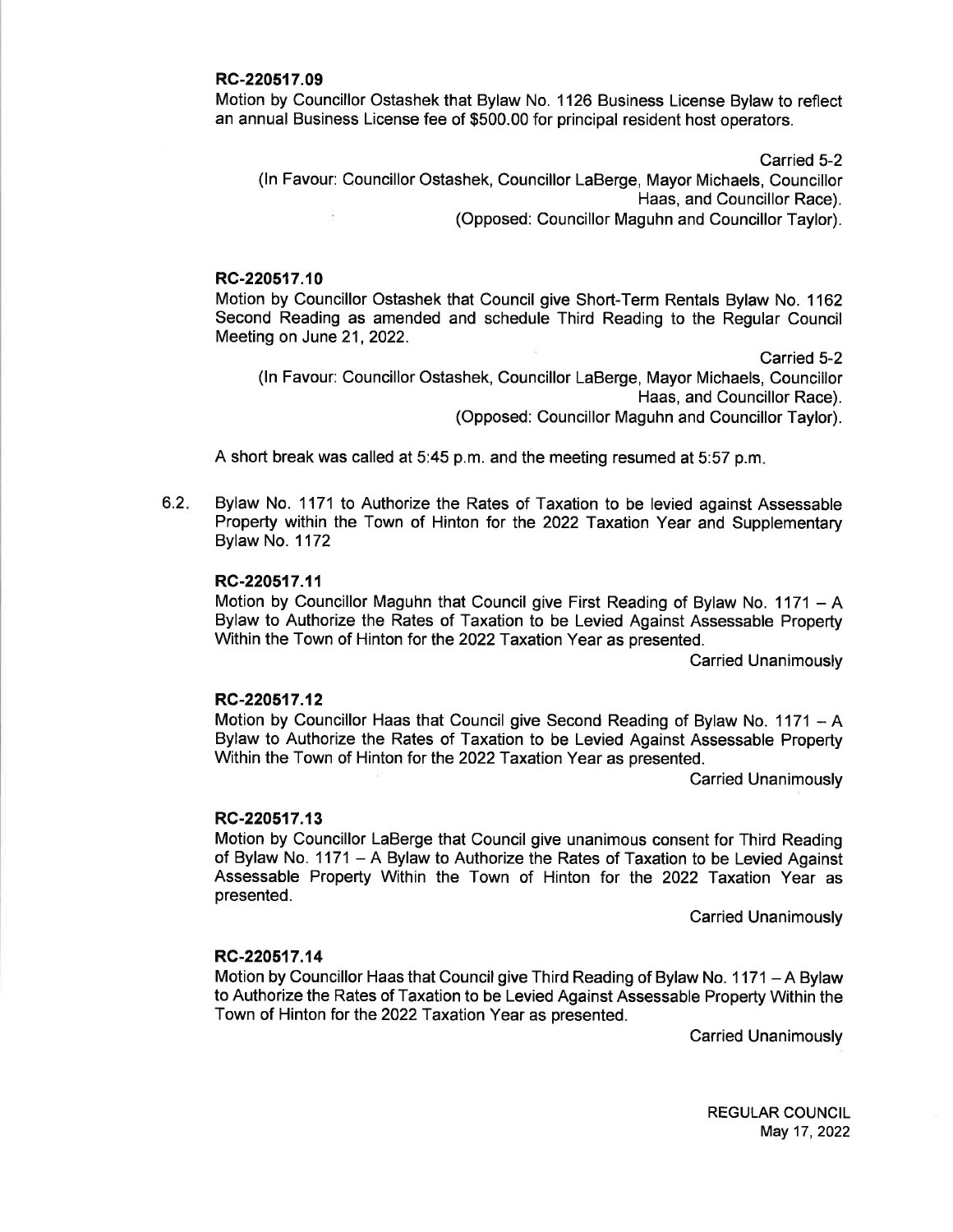## RC-220517.15

Motion by Councillor Haas that Council give First Reading of Bylaw No. 1 172 - A Bylaw to Authorize Preparation of Supplementary Assessments During the 2022 Taxation Year as presented.

Carried Unanimously

## RC-220517.16

Motion by Councillor Maguhn that Council give Second Reading of Bylaw No.1172 - <sup>A</sup> Bylaw to Authorize Preparation of Supplementary Assessments During the 2022 Taxation Year as presented.

Carried Unanimously

### RC-220517.17

Motion by Councillor Haas that Council give unanimous consent for Third Reading of Bylaw No. .1172 - A Bylaw to Authorize Preparation of Supplementary Assessments During the 2022 Taxation Year as presented.

Carried Unanimously

## RC-220517.18

Motion by Councillor LaBerge that Council give Third Reading of Bylaw No. 1172 - A Bylaw to Authorize Preparation of Supplementary Assessments During the 2022 Taxation Year as presented.

Carried Unanimously

6.3. Land Acknowledgement Working Committee Terms of Reference

## RC-220517.19

Motion by Councillor Haas that Council establish the Land Acknowledgement Working Committee outlined in the Terms of Reference as presented.

Carried 6-1

(ln Favour: Councillor Ostashek, Councillor LaBerge, Mayor Michaels, Councillor Haas, Councillor Maguhn and Councillor Race). (Opposed: Councillor Taylor).

## RC-220517.20

Motion by Councillor Ostashek that Council appoint two (2) Councillors and one (1) alternative to serve on the Land Acknowledgement Working Committee and that Councillor Race, Councillor Maguhn and Councillor Haas as the Alternate be appointed to this committee.

Carried Unanimously

6.4. Mobile Vendors Bylaw No. 1170

#### RC-220517.21

Motion by Councillor Maguhn that Council give the Mobile Vendors Bylaw No. 1 170 First Reading, as presented; and That Council direct Administration to schedule a Public Hearing at the Regular Council Meeting on June 21, 2022, in the Council Chambers to hear public comments on the Mobile Vendors Bylaw No. 1170.

**Carried Unanimously** 

#### 6.5. Pathway to the Park Funding Release

RC-220517.22

Motion by Councillor Haas that Council direct Administration to release the allocated \$50,000.00 from the 2022 Operating Budget for the purpose of funding design documents, required permits, and applications in preparation for the 2023-2024 construction phase of the Pathway to the Park project.

Carried Unanimously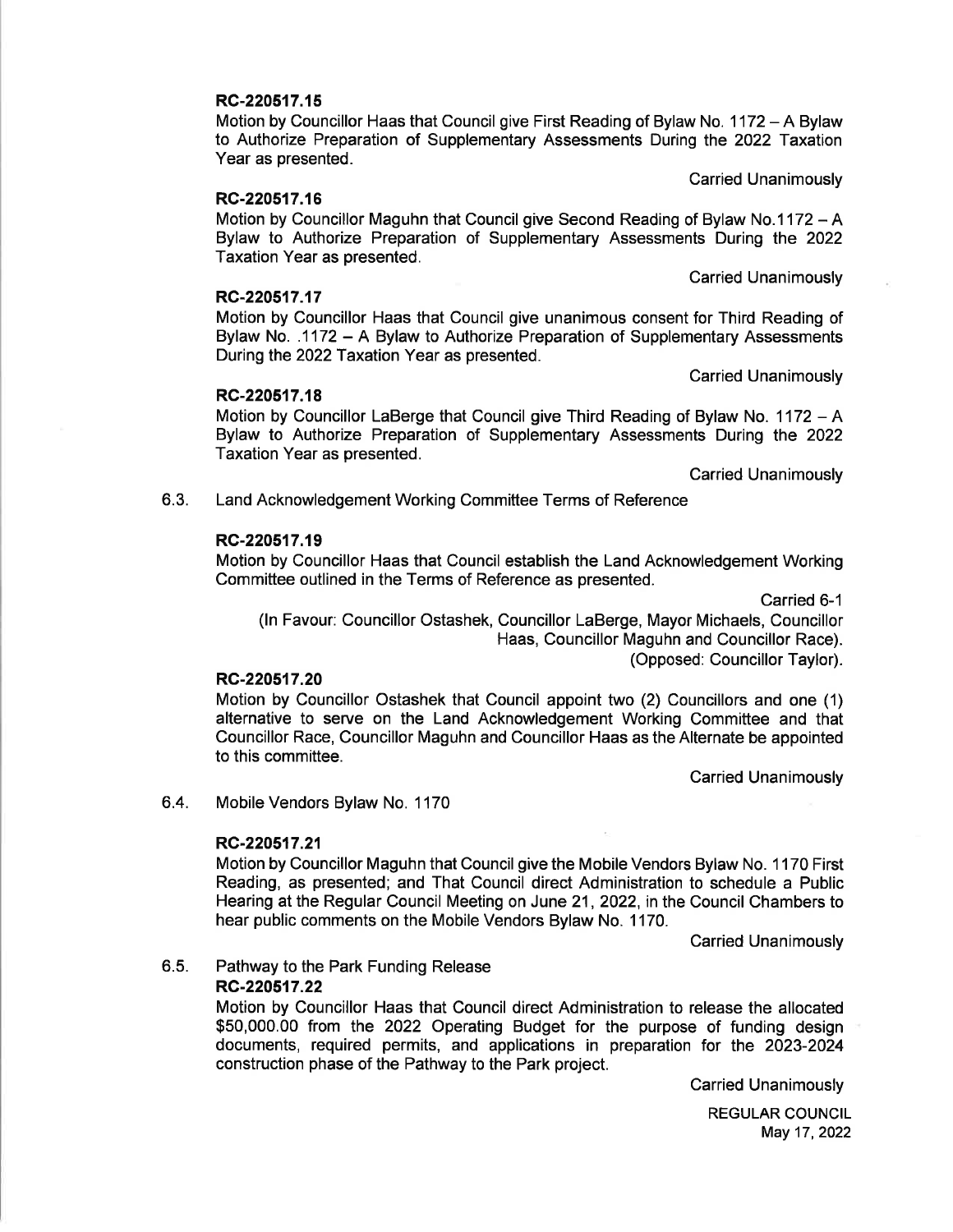## 6.6. Yellowhead County Tower Network System

## RC-220517.23

Motion by Councillor Haas that Council allows Yellowhead County to erect a 29-metre self-supporting tower in Mary Reimer Park and to trench fiber from this new tower through the Park and to East River Road as per its letter and attachments dated May sth, 2022, and to authorize Administration to negotiate the preparation of necessary right-of-way documents to protect these installations in and through the Park.

Carried Unanimously

#### 7 INFORMATION ITEMS

- 7.1. Proclamation Seniors' Week
	- o Mayor Michaels read the Proclamation for Seniors Week.
- 7.2. Proclamation Alberta Rural Health Week
	- o Mayor Michaels read the Proclamation for Alberta Rural Heath Week.

#### 8 REPORTING

- 8.1. Council Reports
	- . Boards and Committees of Council Council reported on events and meetings they attended in the Community
- 8.2. Chief Administrative Officer
	- . Reporting
	- . Status Report ICAO Hanlan provided an update on the organization and operations.

#### **CORRESPONDENCE**  $9<sub>z</sub>$

9.1. Council lnformation Package for May 4,2022.

## RC-220517.24

Motion by Councillor LaBerge to accept the package for information.

Carried Unanimously

#### NOTICES OF MOTION 10.

10.1. None.

#### **CLOSED SESSION** 11.

Section 197(2) of the Municipal Government Act specifies that a Council may close all or part of a meeting to the public if a matter to be discussed is within one of the exceptions to disclosure in Division 2 of Part 1 of FOIP. The exceptions include matters where disclosures could be harmful to personal privacy, individual or public safety, law enforcement, intergovernmental relations, or economic or other interesfs. No bylaw or resolution can be passed af a closed meeting except a resolution to reveft to the open Council meeting in public or fo recess.

11.1. lnterim CAO Contract - Closed per s.17 of FOIP

## RC-220517.25

Motion by Councillor Haas that Council move into Closed Session at 7:20 p.m.

Carried Unanimously

## RC-220517.26

Motion by Councillor LaBerge that Council move out of Closed Session at 7:37 p.m. Carried Unanimously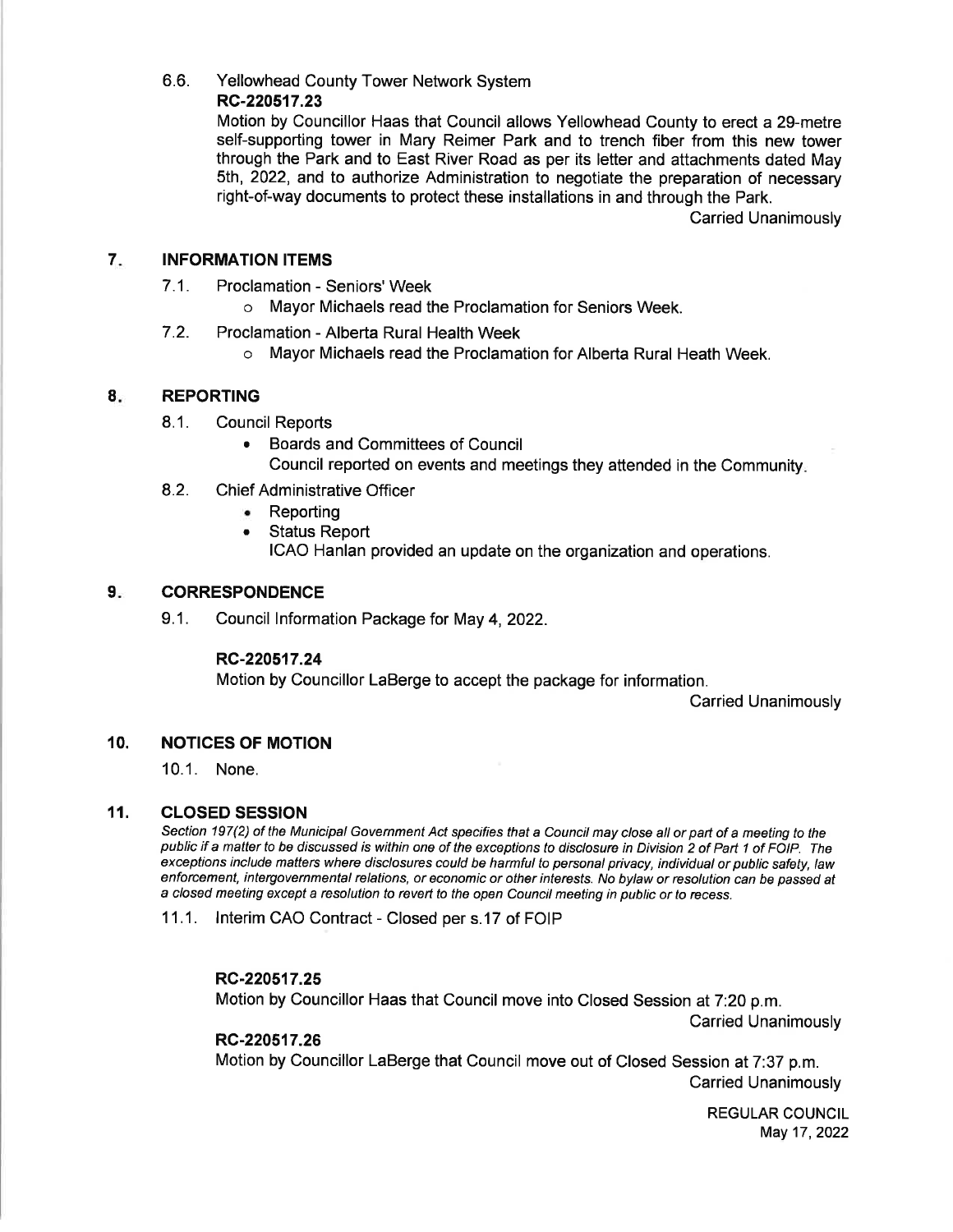The Regular Council Meeting resumed at 7:42 p.m.

## RC-220517.27

Motion by Councillor Ostashek that Council agrees mutually with lnterim Chief Administrative Officer Hanlan to an extension of the January 14th, 2022, Independent Contractor Agreement to September 30th, 2022, as per today's Closed Session discussion.

Carried Unanimously

## RC-220517.28

Motion by Councillor Ostashek that Council move to Closed Session at 7:43 p.m. Carried Unanimously

## RC-220517.29

Motion by Councillor Ostashek that Council move out of Closed Session at 7:46 p.m. Carried Unanimously

## RC-220517.30

Motion by Councillor Haas that Council extend the Meeting past 8:00 p.m. Carried Unanimously

## RC-220517.31

Motion by Councillor LaBerge that Council return to Closed Session at 7:47 p.m. Carried Unanimously

- 11.2. Evergreens Foundation Closed per s.16 of FOIP Winston Rossouw, Debbi Weber, and Kristen Chambers joined the meeting.
- <sup>1</sup>1.3. CAO Recruitment Committee Update Closed per s.17 of FOIP

## RC-220517.32

Motion by Councillor LaBerge that Council come out of Closed Session at 9:05 p.m

#### 12. ADJOURNMENT

12.1. Call for Adjournment of Meeting RC-220517.33 Moved by Councillor LaBerge that the meeting adjourn at 9:05 p.m

Interim Chief Administrative Officer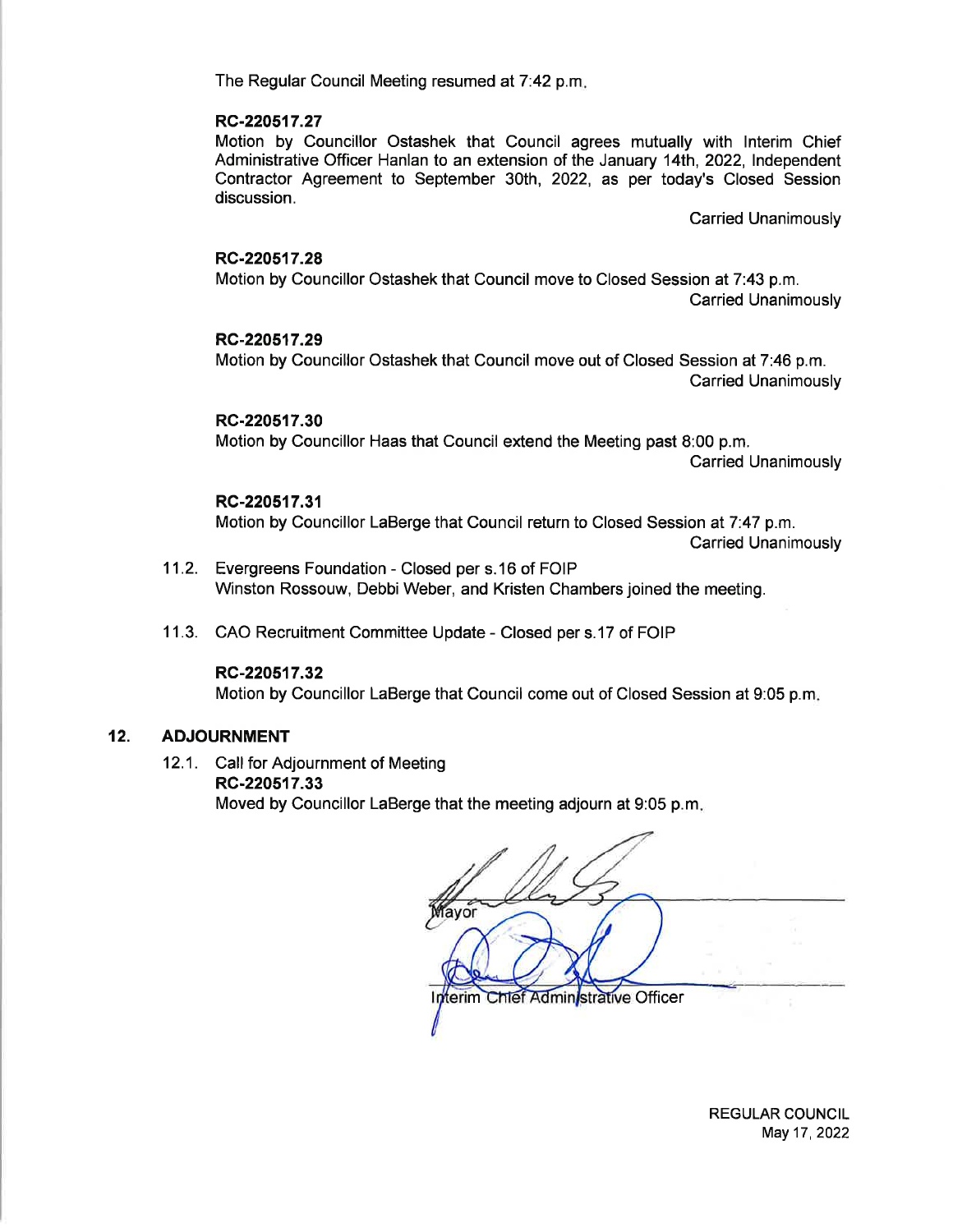

# TOWN OF HINTON Administrative Report

 $\Box$  DIRECTION REQUEST  $\boxtimes$  REQUEST FOR DECISION  $\Box$  INFORMATION ITEM

DATE: Regular Council Meeting of May 17,2022

PRESENTED BY Paul Hanlan, lnterim Chief Administrative Officer

RE: BYLAW NO. 1171 TO AUTHORIZE THE RATES OF TAXATION TO BE LEVIED AGAINST ASSESSABLE PROPERTY WITHIN THE TOWN OF HINTON FOR THE 2022 TAXATION YEAR AND SUPPLEMENTARY BYLAW NO. 1172

## Recommended Action

That Council give First Reading of Bylaw No. 1171 - A Bylaw to Authorize the Rates of Taxation to be Levied Against Assessable Property Within the Town of Hinton for the 2022 Taxation Year as presented.

That Council give Second Reading of Bylaw No. 1171 - A Bylaw to Authorize fhe Rafes of Taxation to be Levied Against Assessable Property Within the Town of Hinton for the 2022 Taxation Year as presented.

That Council give unanimous consent for Third Reading of Bylaw No. 1171 - A Bylaw to Authorize the Rates of Taxation to be Levied Against Assessable Property Within the Town of Hinton for the 2022 Taxation Year as presented.

That Council give Third Reading of Bylaw No. 1171 - A Bylaw to Authorize fhe Rafes of Taxation to be Levied Against Assessable Property Within the Town of Hinton for the 2022 Taxation Year as presented.

That Council give First Reading of Bylaw No. 1172 - A Bylaw to Authorize Preparation of Supplementary Assessments During the 2022 Taxation Year as presented.

That Council give Second Reading of Bylaw No.1172 - A Bylaw to Authorize Preparation of Supplementary Assessments During the 2022 Taxation Year as presented.

That Council give unanimous consent for Third Reading of Bylaw No. .1172 - A Bylaw to Authorize Preparation of Supplementary Assessmenfs During the 2022 Taxation Year as presented.

That Council give Third Reading of Bylaw No. 1172 - A Bylaw to Authorize Preparation of Supplementary Assessments During the 2022 Taxation Year as presented.

## **Background**

## Tax Rate Bylaw No. 1 171 (Attachment #1)

The tax rate bylaw is an annual legislative requirement of the MGA which outlines the property tax rates that are required to levy sufficient funds to support the municipality's annual operational budget and to collect on behalf of the Province of Alberta the requisitions for the Provincial Education Tax and the Senior's Housing Tax.

Written by: Ruth Boden, lnterim Director of Corporate Services Reviewed by: Paul Hanlan, lnterim CAO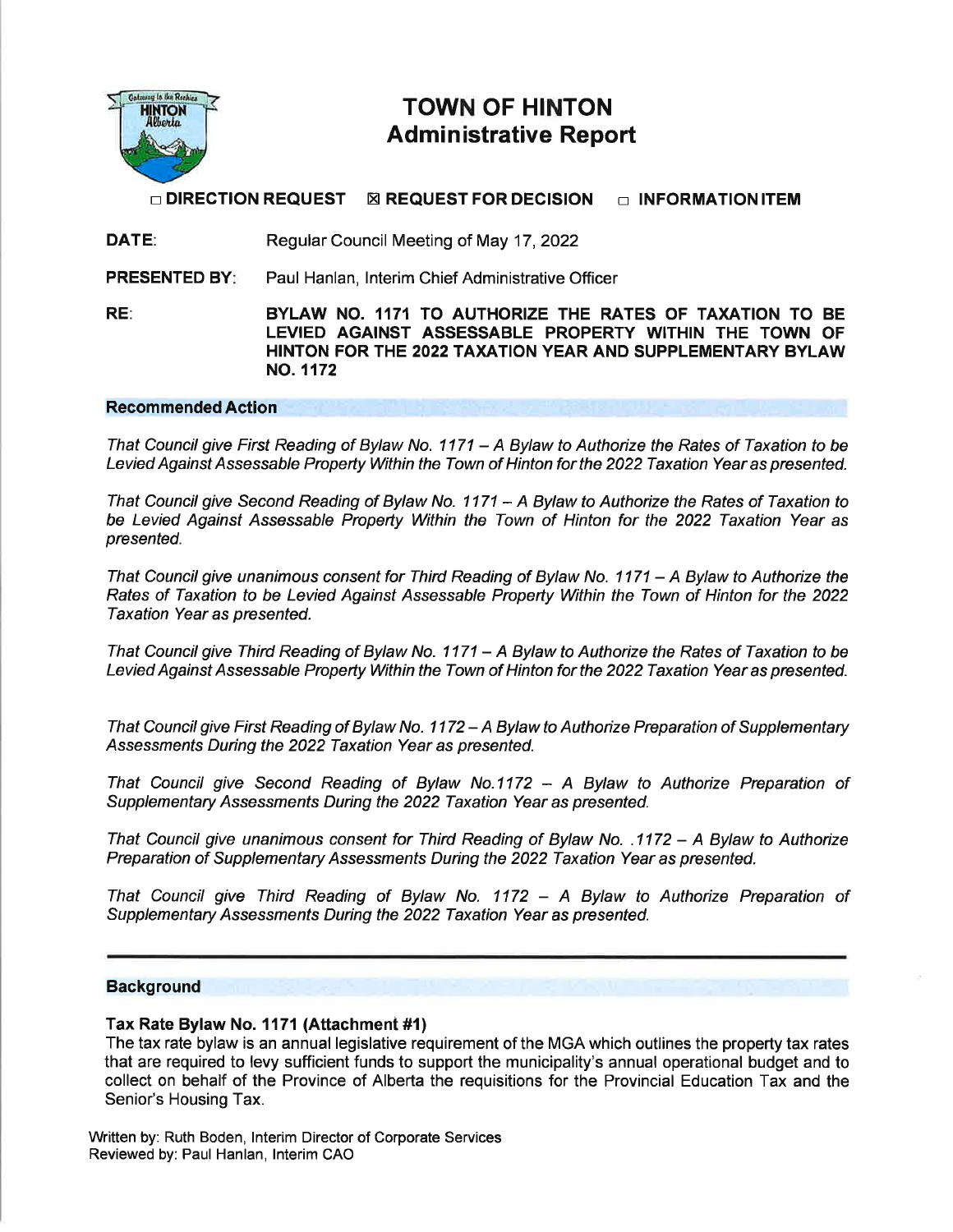The property tax rates of the municipality are comprised of 4 components: the Municipal component, the Provincial Education tax component, the Senior Housing component, and the Designated lndustrial component. The municipality influences only the municipalcomponent and the Province of Alberta and the Senior's Housing Authority maintain control over the requisitions. The municipality is simply charged with collecting levies on behalf of those agencies.

Council is reminded that the timely passing of the tax rate bylaw ensures that taxpayers of the are provided with their tax notices in a timely manner. Delays approving the tax rate bylaw affect the timeline of tax notice, tax deadlines, tax penalties, tax collection, assessment complaints and tax recovery.

#### Supplementary Assessments Bylaw No. 1172 (Attachment #2)

The supplementary tax bylaw is an annual legislative requirement of the MGA in those municipalities that choose to levy taxation on development and improvement completed during the tax year. The Bylaw authorizes the municipality to conduct a supplementary assessment of these properties and tax new assessment as per Sections 313 to 316.1 of the MGA. Although the decision to continue with supplementary taxation is reviewed annually by Council, a decision to forego supplementary taxation in any given year can create a public perception of inequitable application of taxation. Also, Council is reminded that a decision on supplemental taxation made today cannot be reviewed again until 2023.

#### Analysis

Administration has prepared the Tax Levy Bylaw based on the approved 2O22 operational budget. The Bylaw contains all components (Municipal, Education, Evergreens Foundation and Designated lndustrial requisition). As this is an annual Bylaw adopted by Council, providing all three reading on May  $17<sup>th</sup>$ , 2022,follows standard procedure after Council's approval of the budget and is the option recommended by Administration. However, Council may opt to delay third and final reading, however, as mentioned above this will affect Administration's timelines for property tax invoicing.

The 2022 Operational Budget was approved with a revenue requirement of \$13,033,131 from municipal taxation. The requisition for the educational property tax from the Province of Alberta is \$4,747,030, the requisition for the senior's housing from the Evergreens Foundation is \$959,564 (which comprises both operating and capital requirements) and the requisition for the Designated lndustrial costs is \$28,758. Council was also presented with projections of the total municipal impacts of the budget on the overall tax rate increase of +/- 1%. The projection for an average residential property to see a \$19 or 0.99% increase and an average non-residential property to see a \$100 or 1.0% increase remains consistent.

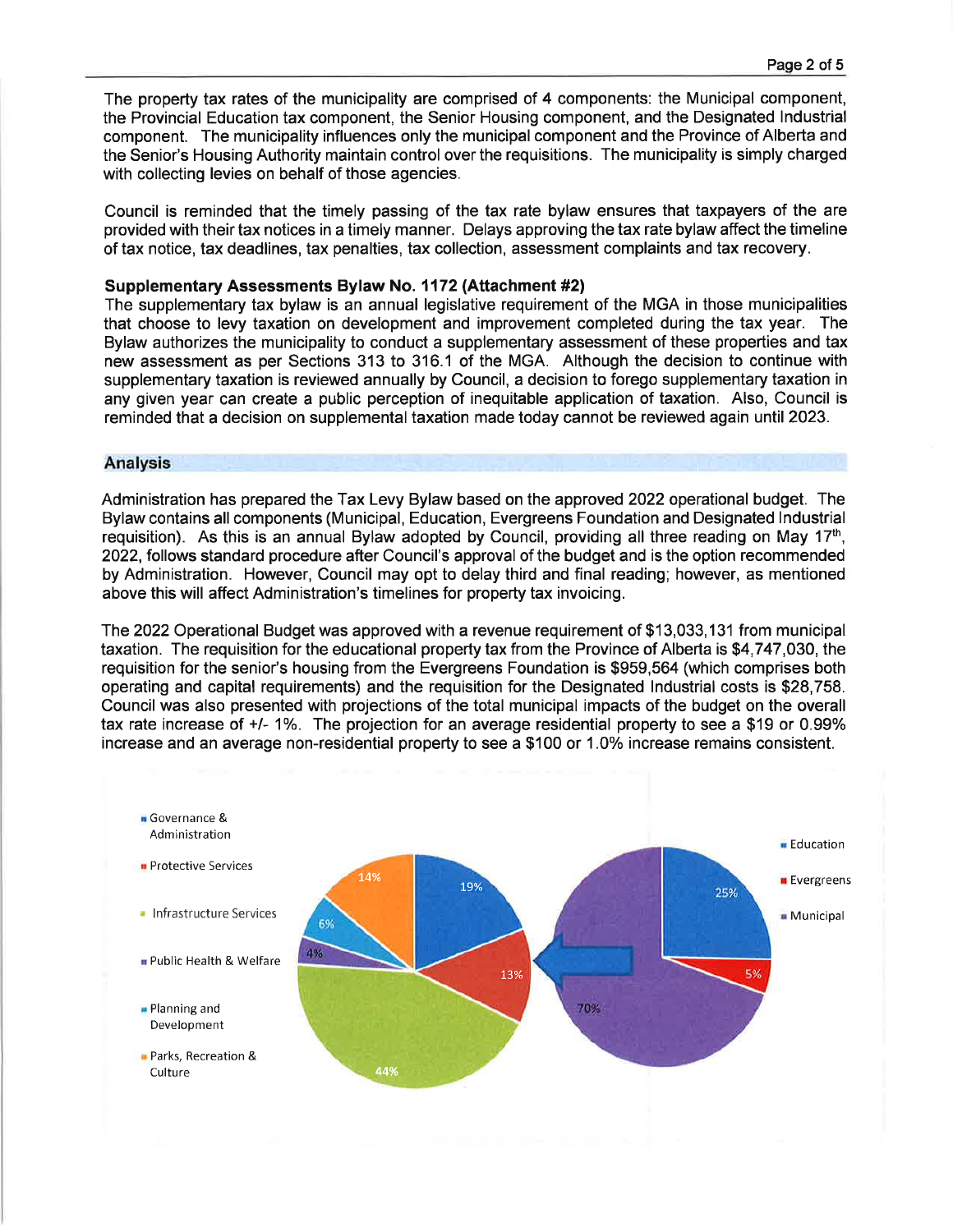As a result of updated Education requisitions and over/under levies, the total property tax projections for a home assessed at \$345,000 in 2022 has decreased by a total of 15%) or (\$162) and increase on an average commercial property by a total of 10.3% or \$427. The increase in the rate for commercial property is due to a drop in assessed values thereby reducing the amount of property value to absorb the tax burden.

In 2022 the municipality will collect from the residential tax base and non-residential tax base 52% and 48% of the total municipal taxes collected, respectively.

## Municipal Levv

The municipal levy is the only portion of the tax bill over which Council has control. This component is derived by calculated the rates which will generate from the property assessment sufficient revenue to support the operating budget's revenue requirement. For 2022 the municipal levy for residential properties is calculated at 5.5123 mills (this represents the number of dollars for every \$1,000 of assessment) and 9.3709 mills for non-residential properties. This represents a 39% increase over 2021 in both classes.

## **Education Property Tax Levy**

The education property tax levy is collected on behalf of the Province of Alberta. The Town does not have any ability to control or an opportunity to participate in the setting of the requisition. This component is derived by calculating the rates which will generate for the revenue required to meet the requisition (net of any over/under levy from the previous year) demanded from the province. For 2022 the education property tax levy for residential properties is calculated at 2.5855 (representing the number of dollars for every \$1,000 of assessed property value) and 4.2006 mills for non-residential properties creating a decrease of 15.4% in residential levies and an increase of 10% in non-residential levies.

ln 2020 and 2O21 there was as sharp fluctuation in mill rates due to COVID-19 related amendments. These costs were to be spread over two years which has carried over into 2022 with the prior years over collection being included in the 2022 mill rate calculations. This combined with the sharp fluctuations between the municipal assessment and the equalized assessment for 2020 (the base year used for the equalized assessment) caused a sharp increase in the mill rate for 2021 . This should be the last of the sharp fluctuations for the foreseeable future.

## Everqreens Foundation

The seniors' housing levy is collected on behalf of the Evergreens Foundation, the local seniors' housing authority. The Evergreens Foundation is a regional body serving Edson, Greenview M.D., Hinton, Jasper, Parkland County, and Yellowhead County. The Town does not have an ability to direction control this requisition, although the Town is represented on the Evergreens Foundation's Board. This component is derived by calculating the rate which will generate from the revenue required to meet the requisition (net of over/under levy from the previous year) required by the Authority. For 2022 the seniors' housing levy is calculated at .51969 mills (this represents the number of dollars for every \$1,000 of property assessment) an increase of 18.9% from 2021 .

The significant increase in operating costs for the Foundation are due to COVID related staffing increases; additional facilities coming on stream and continued subsidization of seniors' rents, as per Legislation.

## Designated Industrial (DI) Property Tax Requisition

The Province of Alberta is responsible for the assessment of designated industrial property. The cost of this program is recovered through a requisition paid by the Dl property assessed properties and is remitted to the province. For 2022, the designated industrial levy is calculated at 0.07662 mills (this represents the number of dollars for every \$1,000 of property assessment) and decrease of 1.0% from 2021.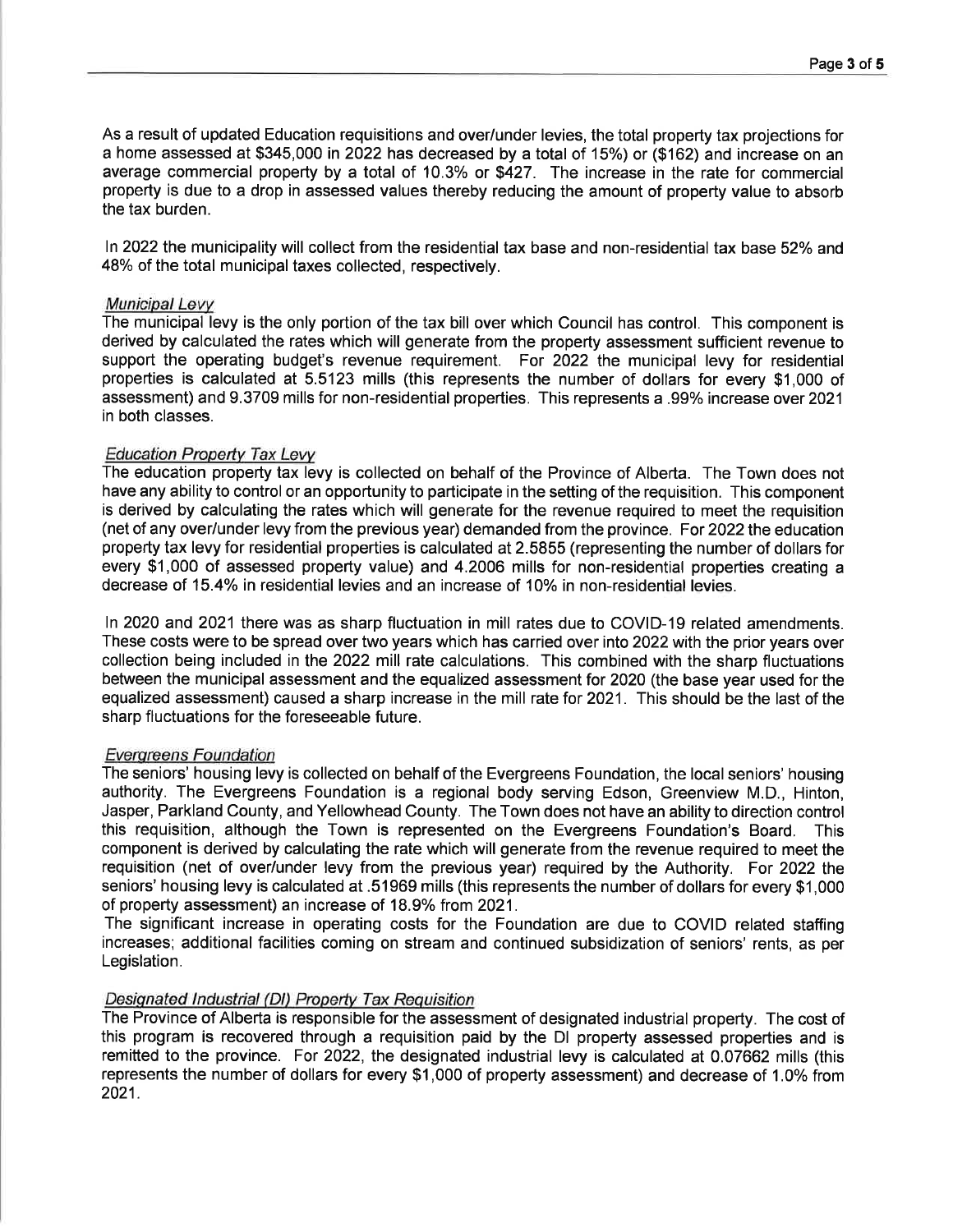#### ln plications of Decision

### **Financial Implications**

The decision provides the legislative tools to raise the funds previously approved by Council with 2022 Operational Budget. Additionally, this decision provides the legislative tools to levy funds sufficient to cover the requisitions made of the Town of Hinton.

### Level of Service lmplications

The tax rate bylaw follows through on the service level discussions that form the budget deliberations. This bylaw does not establish, modify, or eliminate service levels which have previously been established, modified, or eliminated in Council's approval of the budget.

#### Public Engagement

Although public engagement plays a significant role in budgeting, it is not typically a part of tax rate setting as discussed above.

## Communications

Administration will ensure the tax rates and impacts contemplated in these bylaws are communicated to the public through standard communication channels.

#### Risk/Liability

The approval of the tax rate bylaw and supplementary tax bylaw in municipalities that levy a supplement tax are required action in the MGA. Failure to pas a tax rate bylaw to support the approved budget would leave the Town unable to support the programs and serviced outlined in the budget.

| <b>Legislative Implications</b>                |                           |                                                                                                                                             |
|------------------------------------------------|---------------------------|---------------------------------------------------------------------------------------------------------------------------------------------|
| <b>Conforms with:</b>                          | Yes/No/<br><b>Partial</b> | <b>Comments</b>                                                                                                                             |
| <b>Council's Strategic Plan</b>                | <b>Yes</b>                | Economic Strength, infrastructure - Preservation and Growth                                                                                 |
| <b>Community</b><br><b>Sustainability Plan</b> | Yes                       | Governance - Provides fiscally responsible & accountable<br>leadership. Ensuring programs & services support the needs<br>of the community. |
| <b>Municipal Policies or</b><br><b>Bylaws</b>  | Yes                       | In accordance with the Municipal Government Act (313), (353).                                                                               |
| <b>Provincial Laws or MGA</b>                  | Yes                       | Section 242(1), 245, 313 Municipal Government Act.                                                                                          |
| <b>Other plans or policies</b>                 | <b>Yes</b>                | Taxes are the largest revenue stream to maintain Town<br>programs and services and invest in infrastructure and Civic<br>facilities.        |

## Options / Alternatives

- 1. That Council give First, Second, Unanimous Consent for Third, and Third Reading of Tax Rate Bylaw No. 1171 as well as First, Second, Unanimous Consent for Third, and Third Reading of Supplemental Assessment Bylaw No. 1172.
- 2. That Council give First and Second Reading of Tax Rate Bylaw No. 1171 as well as First, Second of Supplemental Assessment Bylaw No. 1172.

Option 2 will require a special meeting within 24 hours to ensure that all legislated timelines can be met. This is provided as an option should Council require additional information to move ahead with passing the Bylaws.